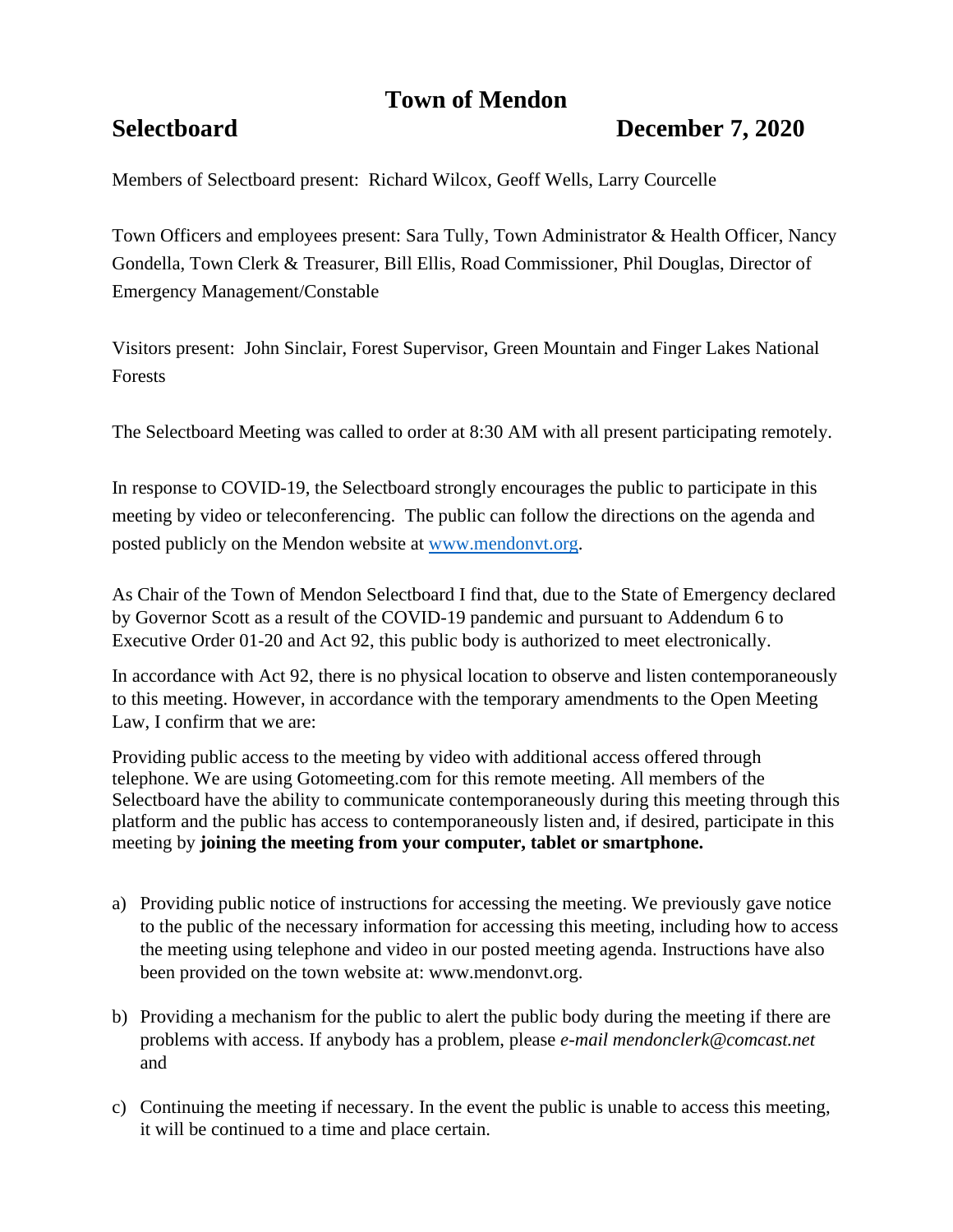Selectboard Meeting Mon, Dec 7, 2020 8:30 AM - 10:30 AM (EST)

#### **Please join my meeting from your computer, tablet or smartphone.**

<https://global.gotomeeting.com/join/470943853>

#### **You can also dial in using your phone.**

United States:  $\pm 1$  (872) 240-3311

#### **Access Code:** 470-943-853

New to GoToMeeting? Get the app now and be ready when your first meeting starts:

<https://global.gotomeeting.com/install/470943853>

Please note that all votes taken during this meeting that are not unanimous will be done by roll call vote, in accordance with the law.

Let's start the meeting by taking a roll call attendance of all members participating in the meeting.

Roll call: Richard Wilcox, Geoff Wells, Larry Courcelle

Agenda: R. Wilcox moved to approve the agenda with the addition of Vast Trails. Motion seconded by G. Wells. The Selectboard unanimously approved the motion.

## Announcement

The Town of Mendon is accepting applications for a Highway Maintenance/Equipment Operator and Building/Grounds Maintenance. This is a full-time position. Information can be found on the town website at [www.mendonvt.org.](http://www.mendonvt.org/)

### Administrative Matters

*Selectmen's Orders* were reviewed. Motion by R. Wilcox to approve orders in the amounts of \$47,597.38 and \$1,550.00 for period ending 12/3/20 and to approve payroll in the amount of \$9,029.97 for the period ending 11/28/20. Motion seconded by G. Wells. The Selectboard unanimously approved the motion.

Minutes of Previous Meeting: R. Wilcox moved to approve the minutes of 11/17/20 and 11/23/20. Motion seconded by G. Wells. The motion passed.

## Business

*Green Mountain Supervisors Office* John Sinclair, Forest Supervisor, Green Mountain and Finger Lakes National Forests attended the Selectboard meeting to provide an update on the progress of the construction of the Green Mountain Supervisors Office on Route 4 in Mendon.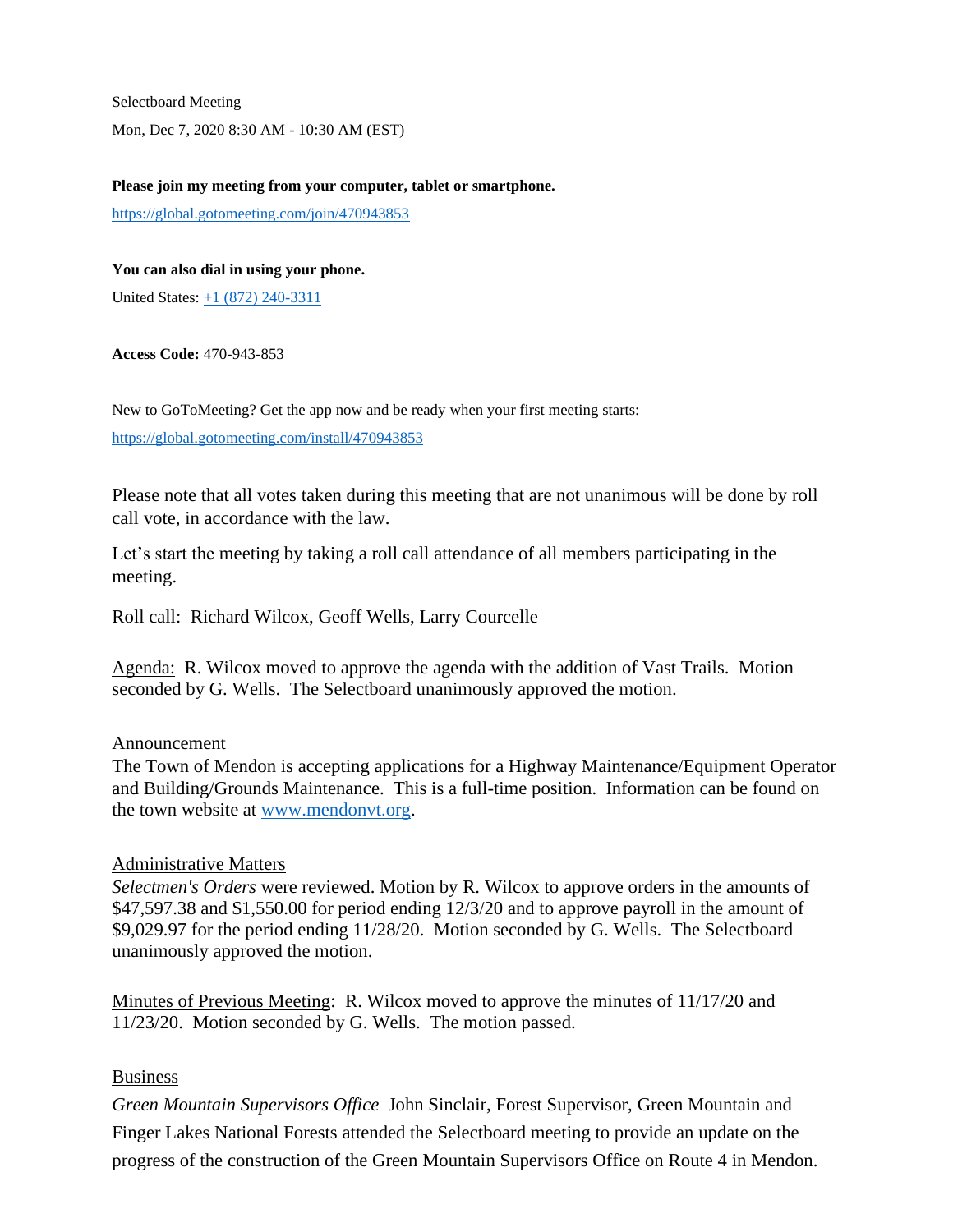Site work to establish the access roadway, visitor parking area, employee parking area and drainage retention areas is underway. They are happy to report a local contractor Casella Construction is working on the project. The project will go out to bid for the building in February or March 2021. The project remains on target for a building opening in 2023 with a \$7.3 million budget. J. Sinclair reported he has received positive and negative feedback from the adjoining property owners and the public. They are trying to work with the adjoining property owners to provide screening between the project location and neighboring properties. The Selectboard thanked J. Sinclair for keeping the Selectboard posted of the progress of the project.

*VAST Trails* B. Ellis reported that the Green Mountain Club would like to repair some erosion on the closed portion of the Notch Road from Bridge 22 to the intersection of the Falls Road. S. Tully stated the work in the right of way requires an Access Permit. The Selectboard approved the request pending a scope of work is submitted via the Access Permit and approved by by B. Ellis.

*Budget 21-22 & Reserve Funds* The Selectboard reviewed the budget increasing anticipated revenue from Payment in Lieu of Taxes from \$28K to \$55K, Rutland County Sheriff contract will be budgeted for \$76K representing a 1% rate increase, and Vehicle Maintenance was increased from\$25K to \$30K. Other areas of the budget were discussed and remain unchanged are MEDC, Continuing Education, Road Commissioner and Administrative Road Commissioner stipends. The Selectboard reviewed the timeline for the Town Office Maintenance Fund, Office Equipment Fund, Preservation Fund and Highway Equipment Fund.

*COVID-19 Response & Town Government Operations*- COVID is sharply on the rise in VT. S. Tully had sent an email with suggested personnel to plan for the Continuity of Operations Plan. The Board tabled the discussion of the Continuity of Operations Plan until the next meeting. The COVID-19 safety procedures implemented by the Selectboard were discussed. N. Gondella questioned whether appointed officials were informed of access restrictions to the town office. S. Tully look back at the distribution and make sure the memo from the Selectboard went to all appointed officials.

*Town Property Survey* S. Tully presented cost estimates for identifying the boundaries and survey pins of the town owned lot in Brookwood as well as a full survey of the lot. The Selectboard elected to first pursue identification of the boundaries for an estimated cost of \$400- \$600.

*Road Crew Position* The Selectboard discussed changing the job description to advertise for hiring an Assistant Road Commissioner which would include the job description of Highway